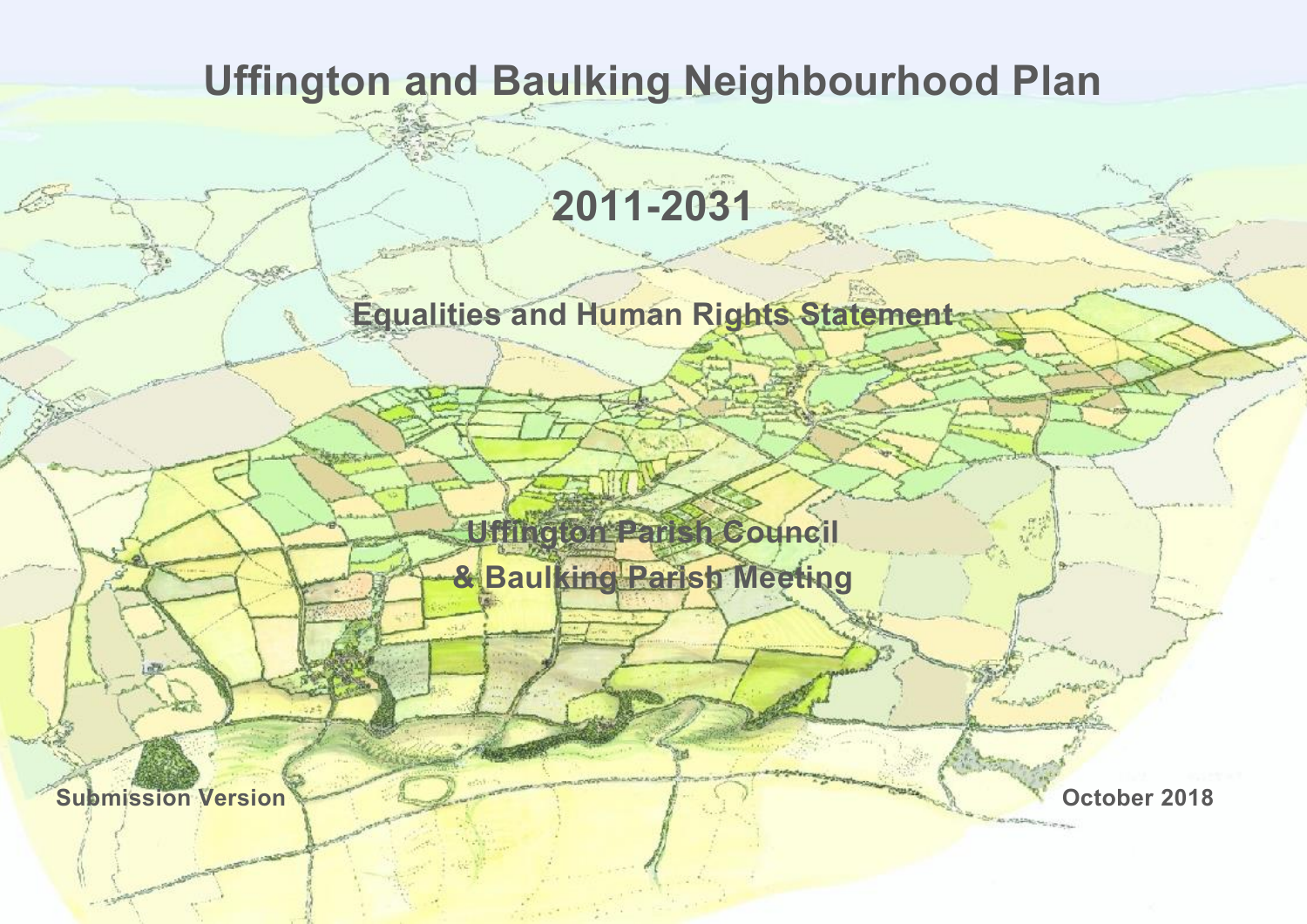### **Uffington and Baulking Neighbourhood Plan**

### **EQUALITIES AND HUMAN RIGHTS IMPACT CHECK**

**Outline of the draft policy / strategy being checked**: Uffington and Baulking Neighbourhood Plan ('UB NP').

**Why do we need to do this Equality Impact Check?** The UB NP sets out policies for the future development of the Plan Area. When developing these policies, we need to check that they will not create barriers which could prevent access to housing in either parish, or which would be contrary to the Equality and Human Rights policy of Uffington Parish Council, which is applicable to the UB NP Steering Group ('UB NPSG'), as a sub-committee of Uffington Parish Council.

People in Uffington and Baulking may face barriers on account of disability, gender (including transgender, pregnancy and maternity), age, sexual orientation, rural isolation, income, religion/belief, ethnicity and such like.

As well as thinking about how our services will meet the needs of these groups of people, we also need to consider how our draft NP will help us to:

- promote positive relations within our communities
- aive everyone a voice
- respect and value everyone
- protect people's human rights

This Equality Impact Check provides the UB NPSG with a framework to help it work through these considerations in relation to the draft NP, ensuring that it is meeting its legal duties with regards to equality and diversity. There is a statutory duty to carry out this assessment and it will contribute towards our intention to optimise access to housing.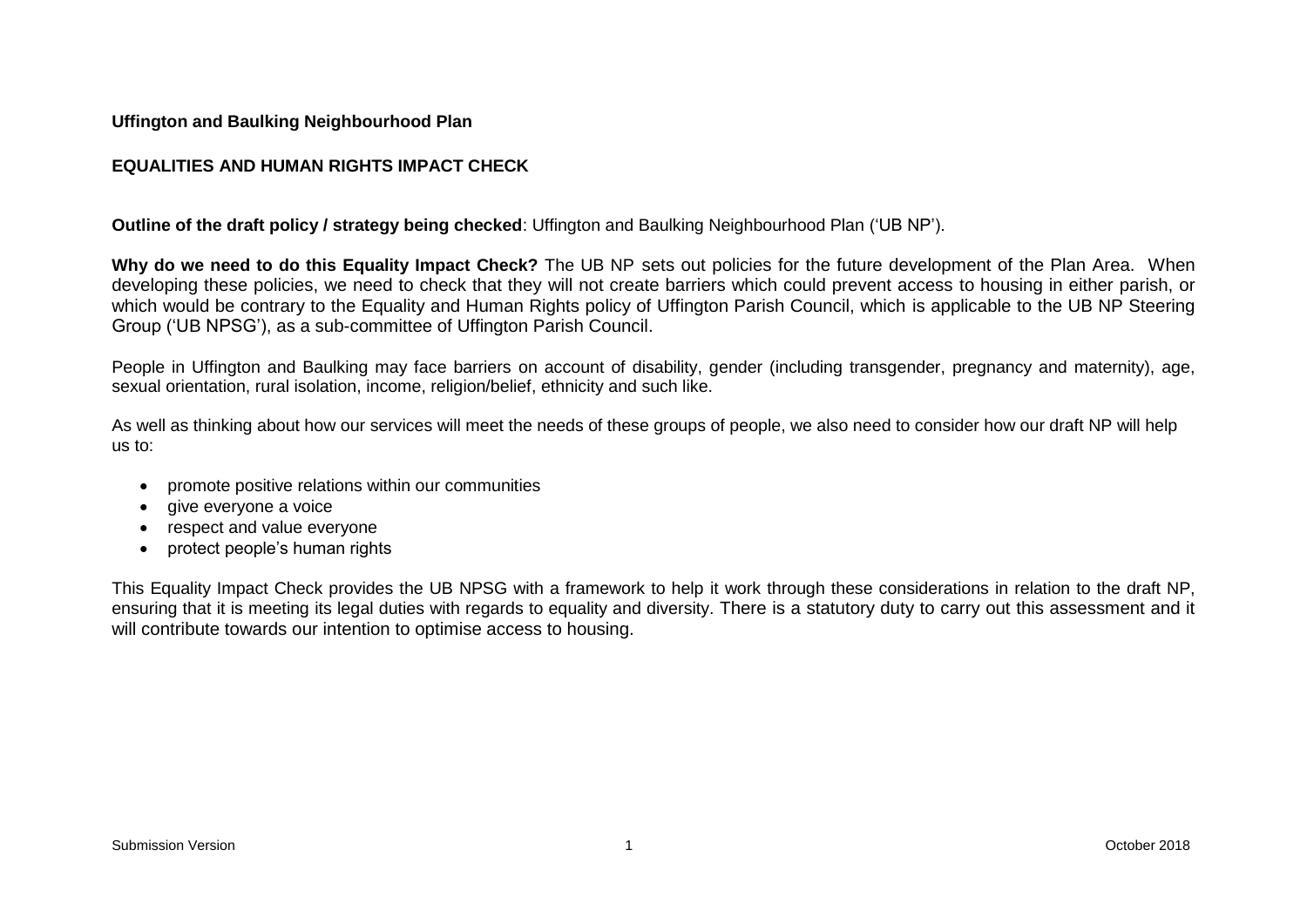**What are the aims and objectives of this Neighbourhood Plan?** Uffington and Baulking Neighbourhood Plan ('UB NP'), when adopted, will set down policies for development in the parishes of Uffington and Baulking in the period to 2031. The UB NP will be consistent with VWHDC Local Plan 2031.

- **1. Who is the proposed NP designed to support / help / serve?** The proposed NP is designed to serve the existing and future development needs of the local community, which includes residents in Uffington and Baulking. Therefore, the proposed NP is designed to support current and future residents of both parishes.
- **2. If the draft NP relates to an existing policy of Uffington Parish Council has an Equality Impact Assessment (EIA) already been completed on it?**

**No** 

**3. Does the draft NP have the potential to cause a negative impact or discriminate against certain groups in the community?** 

| <b>Equality group</b>                                                                                            | <b>Yes</b> | <b>No</b> | If 'No,' What existing evidence (presumed or otherwise) do you have for this?<br><b>E.g.</b> Will the NP advance equality of opportunity between people who share a<br>protected characteristic? This means will it:<br>Remove or minimise disadvantages suffered by people due to their protected<br>characteristics?<br>Take steps to meet the needs of people from protected groups where these<br>are different from the needs of other people?<br>If 'yes', please explain how the NP could cause a negative impact or discriminate. If<br>you cannot justify this you will need to take mitigating action, complete the action plan<br>at the end of this assessment. (Not applicable). |
|------------------------------------------------------------------------------------------------------------------|------------|-----------|-----------------------------------------------------------------------------------------------------------------------------------------------------------------------------------------------------------------------------------------------------------------------------------------------------------------------------------------------------------------------------------------------------------------------------------------------------------------------------------------------------------------------------------------------------------------------------------------------------------------------------------------------------------------------------------------------|
| People<br>minority<br>ethnic<br>from<br>groups                                                                   |            | No        | We do not believe the draft NP has the potential to cause a negative impact or<br>discriminate against people from ethnic minority groups. It provides a development<br>plan intended for all, and the impact will therefore be neutral.                                                                                                                                                                                                                                                                                                                                                                                                                                                      |
| Men<br>(including<br>or<br>women<br>pregnant<br>women on<br>women,<br>maternity<br>transgender<br>and<br>people) |            | <b>No</b> | We do not believe the draft NP has the potential to cause a negative impact or<br>discriminate against men or women. The consultation process was open to all<br>residents, including parents of young children, who have therefore had the<br>opportunity to comment.                                                                                                                                                                                                                                                                                                                                                                                                                        |
| Gay, lesbian or bisexual people                                                                                  |            | No.       | We do not believe the draft NP has the potential to cause a negative impact or                                                                                                                                                                                                                                                                                                                                                                                                                                                                                                                                                                                                                |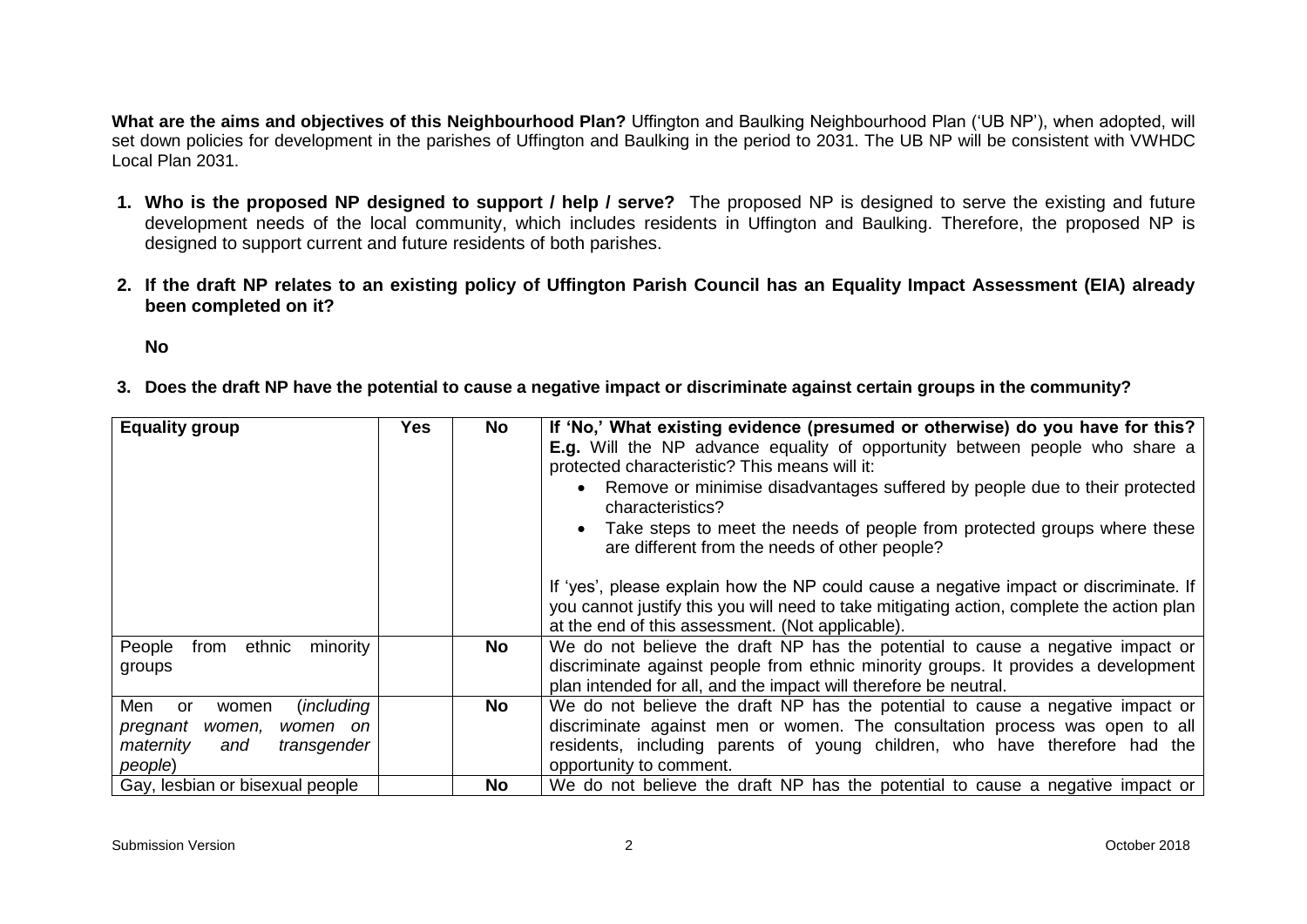| People living in rural areas                   | <b>No</b> | discriminate against gay, lesbian or bisexual people. A person's sexuality does not<br>affect the siting or design of a building. Owners/occupiers of the buildings (e.g.,<br>landlords) would have to comply with the Equality Act in terms of the use of buildings.<br>We do not believe the draft NP has the potential to cause a negative impact or<br>discriminate against people living in rural areas, as it is designed / drafted for the two<br>rural parishes of the Plan Area.<br>We believe that we are providing supporting / encouraging policies to meeting the<br>housing needs of the local rural population.                                                                                                                                                                                                                                                                                                                                                                                                                                                                                                                                                                                                                                                                                                                                                                                                                                                                                                                                                                                                                                                                                                                                                                 |
|------------------------------------------------|-----------|------------------------------------------------------------------------------------------------------------------------------------------------------------------------------------------------------------------------------------------------------------------------------------------------------------------------------------------------------------------------------------------------------------------------------------------------------------------------------------------------------------------------------------------------------------------------------------------------------------------------------------------------------------------------------------------------------------------------------------------------------------------------------------------------------------------------------------------------------------------------------------------------------------------------------------------------------------------------------------------------------------------------------------------------------------------------------------------------------------------------------------------------------------------------------------------------------------------------------------------------------------------------------------------------------------------------------------------------------------------------------------------------------------------------------------------------------------------------------------------------------------------------------------------------------------------------------------------------------------------------------------------------------------------------------------------------------------------------------------------------------------------------------------------------|
| People with disabilities (including<br>carers) | No        | We do not believe the draft NP has the potential to cause a negative impact or<br>discriminate against people with disabilities. The NP provides for a development<br>framework rather than a plan allocating future development sites. The NP requires<br>that development follow the design approach set out in the Vale's Design Guide<br>(March, 2015). The Design Guide includes a number of policies that support access<br>for people with disabilities, such as:<br>DG38: Inclusive Design for streets and public spaces:<br>Enable everyone to participate equally, confidently and independently in<br>everyday activities irrespective of a person's mobility, age, gender or ethnicity;<br>Meet the needs of wheelchair users, mobility impaired people and people with<br>pushchairs;<br>Provide sensory richness;<br>Are convenient, safe and easy to use for all people without having to<br>experience undue effort, or barriers to access or separation;<br>Ensure that street furniture, signage, lighting and visual and textural contrast<br>in the paving materials are carefully designed and reflect the needs of all<br>potential users; provide sufficient levels of accessibility for all potential users<br>in terms of accessible parking, pavement space and access to public<br>transport; and<br>The principles of inclusive design should be incorporated from the outset,<br>rather than at the end of the design process as an afterthought. Inclusive<br>design principles will need to be clearly set out in applicants' Design and<br><b>Access Statements.</b><br><b>DG43 Public realm materials.</b> This includes that all surfacing and crossing facilities<br>should take into account partially-sighted people and/or those with impaired mobility. |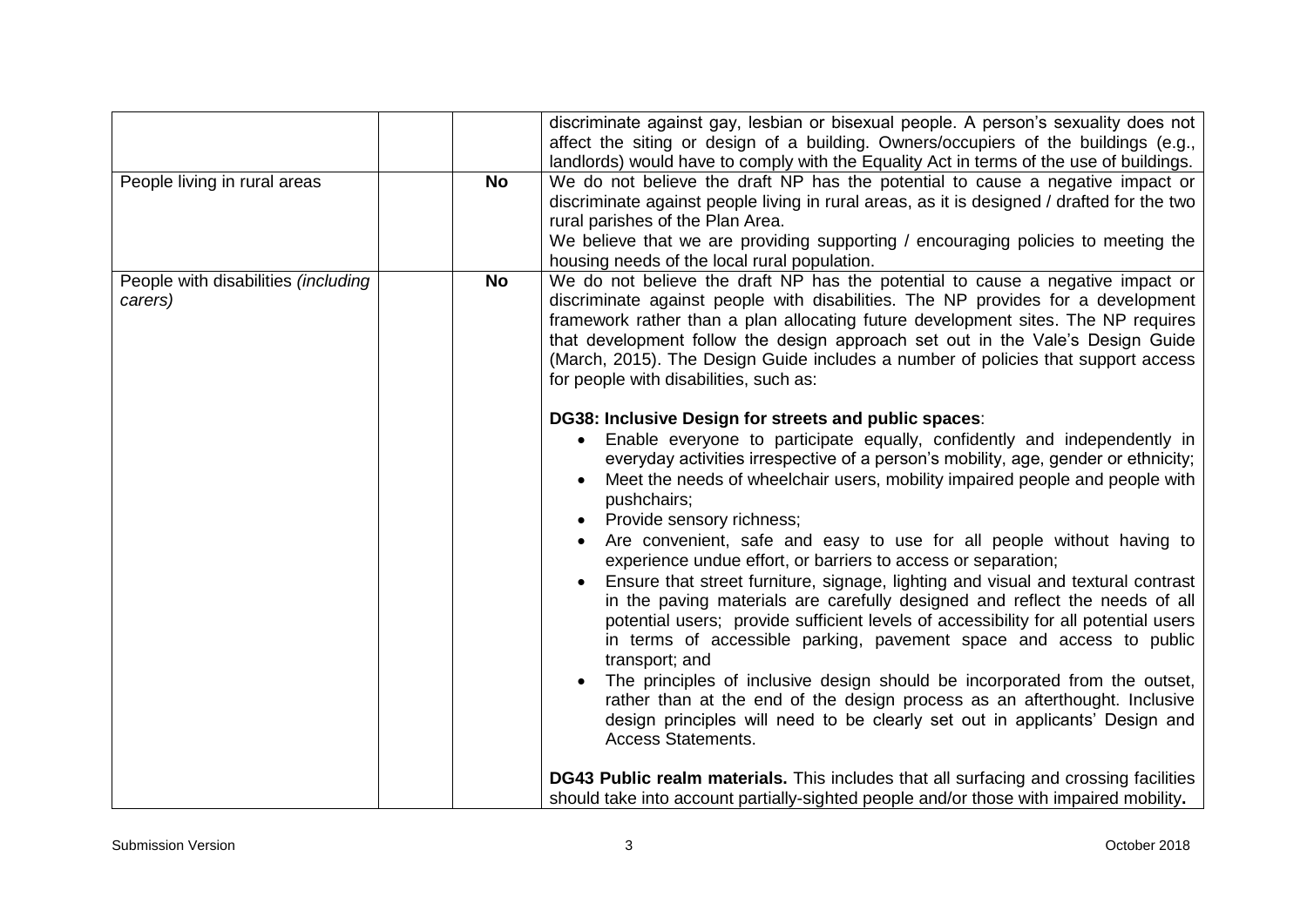|                                                                                                             |           | <b>DG65: Inclusive communities:</b><br>New residential developments should address the needs of people with<br>disabilities by complying with Building Regulations<br>Design buildings to maximise the potential for lifetime use<br>Wheelchair accessible homes should be designed in accordance with<br>recognised guidance such as Wheelchair Housing Design Guide (Habinteg,<br>2006).<br>The UB NP will emphasise that the above requirements should be included when a<br>planning application is considered, in accordance with the Vale's Design Guide<br>(March 2015). |
|-------------------------------------------------------------------------------------------------------------|-----------|---------------------------------------------------------------------------------------------------------------------------------------------------------------------------------------------------------------------------------------------------------------------------------------------------------------------------------------------------------------------------------------------------------------------------------------------------------------------------------------------------------------------------------------------------------------------------------|
| People<br>different<br>from<br>religions/beliefs<br><i>(including)</i><br>people without a religion/belief) | No        | We do not believe the draft NP has the potential to cause a negative impact against<br>people from differing religions/beliefs. The development of policies for the siting of<br>new dwellings in the two parishes in the Plan Area does not need to take account of<br>religions or beliefs.                                                                                                                                                                                                                                                                                   |
| Older or younger people                                                                                     | <b>No</b> | We do not believe the draft NP has the potential to cause a negative impact for older<br>or younger people. The SG's Housing Needs Assessment recommends that the 19<br>additional dwellings required during the plan period should comprise 1-2 bed and 3-4<br>bed semi-detached and bungalow homes for young couples, families and elderly.<br>The draft NP will require that developers of any site larger than 5 dwellings should<br>comply with this need.                                                                                                                 |
| Local Voluntary, Community and<br>Faith sector organisations                                                | No        | If your draft NP does not relate to the VCF sector, please state that here.<br>The impact on the faith sector has been considered above. As far as we are aware,<br>there are no further Voluntary, Community and Faith (VCF) facilities in the Plan Area,<br>and no feedback received through the public consultation has indicated otherwise.                                                                                                                                                                                                                                 |

# **4. Have reasonable adjustments been made for people with disabilities to ensure they can use the draft strategy or policy? (This might mean treating disabled people better than non-disabled people in order to meet their needs).**

# **Yes** - please provide detail:

See information included in the table above which demonstrates how the NP will meet the needs of people with disabilities due to the principles in the Vale Design Guide under-pinning it.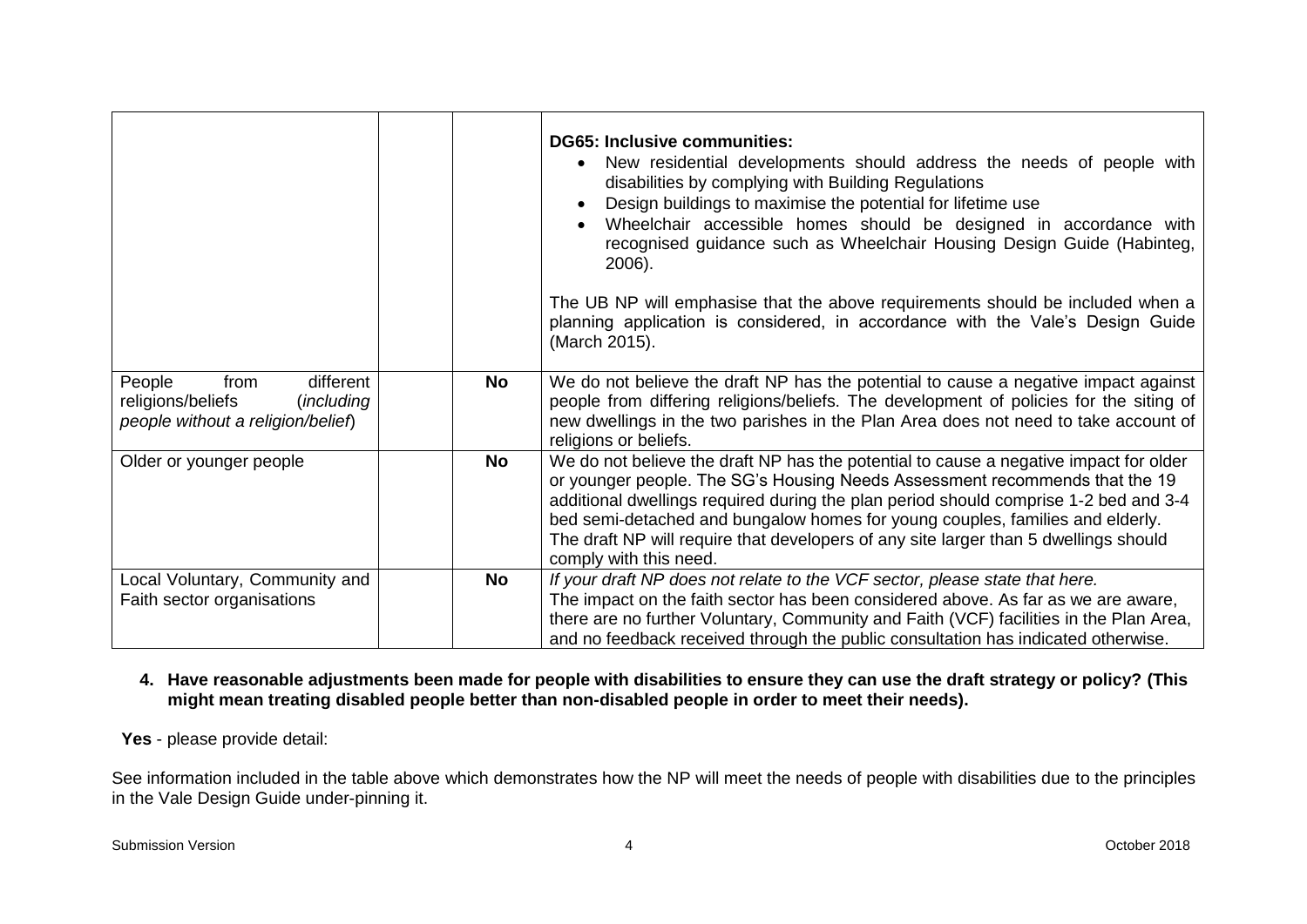### **5. Have there been any equality related recommendations in the area that your draft policy/strategy is covering which have arisen from, for example, internal/external audits or scrutiny reports?**

| mad∈<br>.ndatior<br><u>кн</u><br>טו | $\cdot$ NP $\cdot$<br>. .<br>explain why.<br>lt not.<br><b>DIOOCO</b><br>this<br>عصوصه<br>vour<br>draft<br>peinc<br><br>addr<br>Ш<br>l coocu<br><br>. . |
|-------------------------------------|---------------------------------------------------------------------------------------------------------------------------------------------------------|
| No                                  | $N$ / $\mu$                                                                                                                                             |

### **6. Will the draft NP help to foster good relations between people who share a protected characteristic and people who do not share it? E.g. will the changes help to tackle prejudice and promote understanding between the different groups?**

 No (*If you feel there is scope to improve how you foster good relations, amend your decision accordingly)*   **Yes** – please explain how

As referred to earlier, feedback from consultation on this draft NP has not raised any concerns about relationships between any groups within the Plan Area.

### **7. Will the draft NP protect and promote human rights?**

# **Yes**

The following Human Rights are relevant to the draft NP:

- Article 8. Right to respect for a private and family life. 'Everyone has the right to enjoy living in their home without public authorities intruding or preventing them from entering it or living in it. People also have the right to enjoy their homes peacefully'
- Uffington Parish Council / Baulking Parish Meeting will ensure that whilst any development is taking place residents of houses in that area are not prevented from accessing their property, and that every care is taken to ensure impact due to noise and dust is minimised.
- Article 14 Prohibition of discrimination Article 14 only works to protect people from different treatment in exercising their other Convention rights. Therefore comes into effect with article 8 above.

# **8. Has there been consultation with relevant community groups to help inform this draft NP?**

### **Yes**

The NPSG has engaged with Uffington Parish Council, Baulking Parish Meeting and residents of the Plan Area on a number of occasions, including with stalls at the 'What goes on in Uffington' open day on Saturday 7 October, monthly Farmers Markets and conversations with older